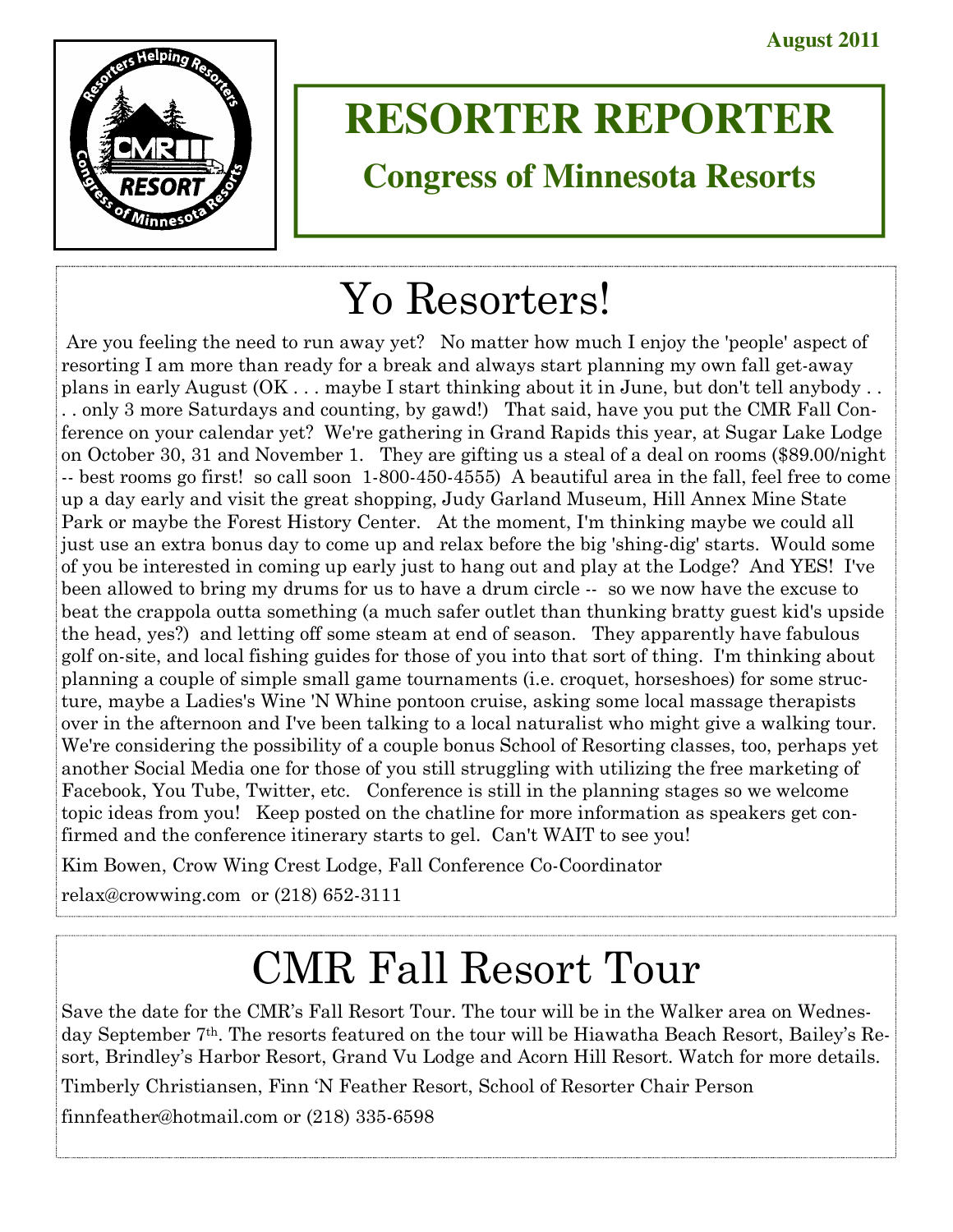## **New Website Feature Just Launched This Summer**

**T**he first of two new website projects this year is now LIVE on the CMR website: www.Minnesota-Resorts.com

Some may have already noticed the new icon: Last Minute Openings above Fishing Getaways, Family Vacations, and Winter Resorts.

Website visitors will be able to click on the new icon and go to a map that shows your last minute vacancies; but only if you've listed them! So here's what you do: Go to membership and login to your profile page. Scroll down to 'Advertise your Last-Minute Openings'. You should come to a page with instructions for listing your openings by accommodation type, start date and days available. There's a nominal fee of \$5 for a cabin listing and \$2.50 for a RV or campsite listing. Payment is through Pay Pal either using your account (if you have one), or with a credit card or bank card.

You can put listings in for vacancies out three weeks of your listing date. There is a seven day max set for dates available. So for example, if you have a cabin that is open for two consecutive weeks, you'll need to put in two separate listings (one for each week).

A push pin shows up on the regional map when a visitor clicks on the Last Minute Opening icon. When they curser over the pin, the available resorts with vacancies are listed. Visitors can also filter the results by selecting a region, accommodation type and date.

We now think we have all the bugs worked out but if you experience any issues please contact Su at rsugstad@means.net .

We hope that CMR members find this new feature helpful in filling those unwanted vacancies or cancellations. Good luck!

CMR Marketing Committee

### **PLEASE MAKE THIS CHANGE IN YOUR RECORDS!**

### **Office Contact Information Changes**

The Congress of Minnesota Resorts mailing address has changed.

Congress of Minnesota Resorts

PO Box 358

New London, MN 56273-0358

Email address: CMR@Minnesota-Resorts.com

Phone number: 320-212-5107

## **CMR Renewal Notices**

**Renewal notices for 2011-2012 membership year were sent out the end of July. Your dues should be mailed to the office by September 1, 2011. Don't miss out on your benefits with the Congress of Minnesota Resorts. If you need a new form you can login and print one from the CMR website: www.Minnesota-Resorts.com or contact the office.** 

### **CMR CALENDAR OF EVENTS**

| Aug 17, 2011             | CMR Board Meeting, Cedar Rapids Lodge, Tenstrike 9:00 am-? |
|--------------------------|------------------------------------------------------------|
| Sept 1, 2011             | Resorter of the Year nominations due at the CMR Office     |
| Sept 1, 2011             | CMR Membership Dues are due at office.                     |
| Sept 7, 2011             | CMR Fall Resort Tour, Walker Area, check story page 1      |
| Oct 30, 31 & Nov 1, 2011 | CMR Fall Conference, Sugar Lake Lodge, Grand Rapids        |

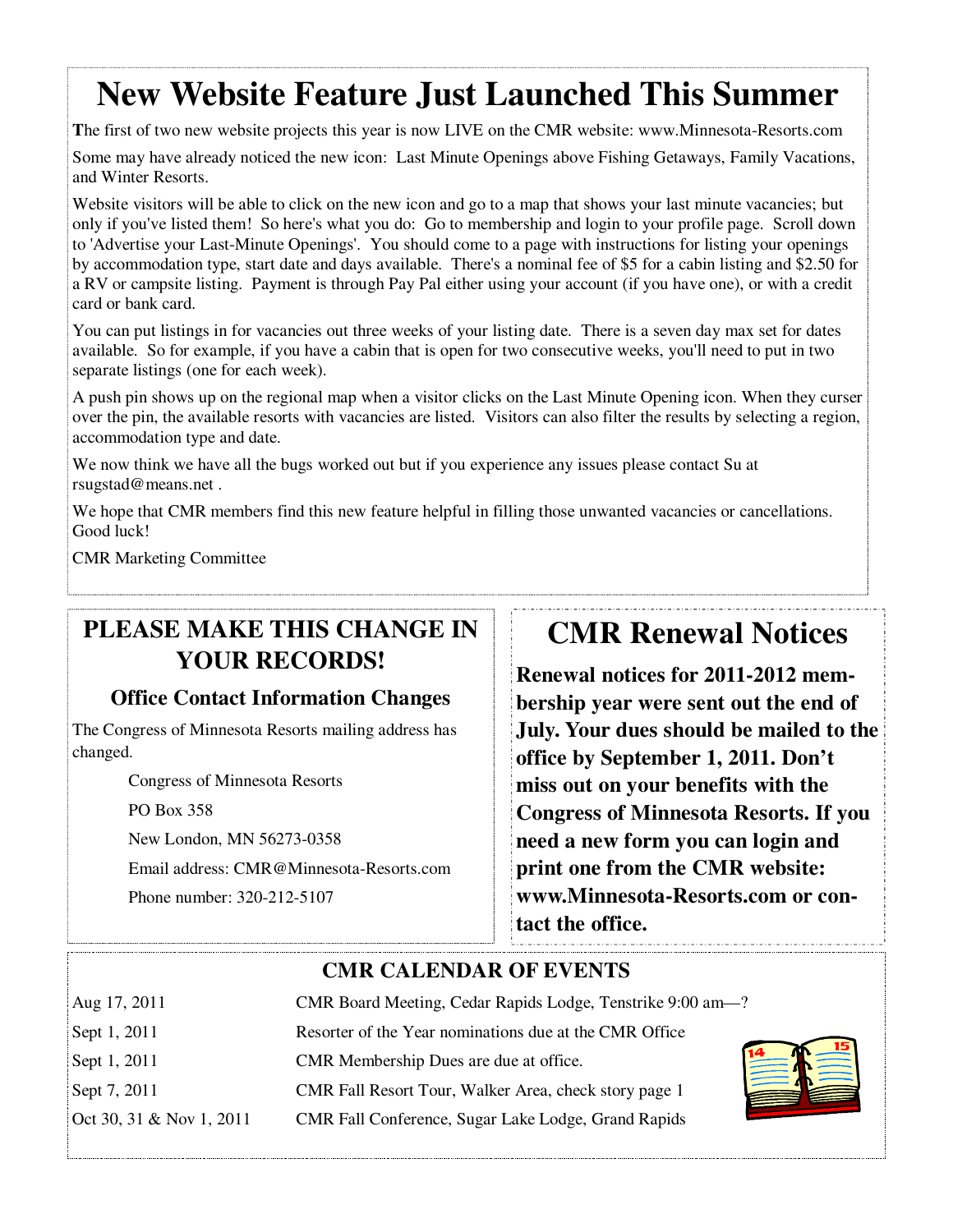# **NOMINATING RESORTERS FOR THE 2011 RESORTER/S OF THE YEAR AWARD SEPTEMBER 1, 2011 DEADLINE**

The Congress of Minnesota Resorts selects, through nomination by its members, one resort and resort owner that has shown a dedication to the improvement of the Minnesota Resort Industry by adopting and carrying out business policies and practices that reflect a personal pride in the industry as a whole. They also live up to the organization's motto of "Resorters Helping Resorters" by involvement in community activities and by displaying a willingness to help other resort owners to successfully operate Minnesota resorts.

To this end, any member of the Congress of Minnesota Resorts can submit a nomination for this prestigious award. Nominations must be received by September 1st each year. The nominating member is not required to verify the eligibility criteria. In the event none of the resorts nominated meet all the eligibility requirements, the awards committee will make a selection based on the resort most closely meeting the criteria and notify the winner. The winner will be asked to be present at the Annual Congress of Minnesota Resorts Fall Conference where the formal announcement and presentation will be made.

You can go to the CMR website www.Minnesota-Resorts.com Scroll to the bottom of the home page and click on Membership, then by using your User Name & Password you will get into the Members Only sections and click on Applications then print a copy of Resorter of the Year Nomination form. Mail the completed form to: Congress of Minnesota Resorts, PO Box 358, New London, MN 56273- 0358. If you need further assistance please contact Vicky by emailing: CMR@Minnesota-Resorts.com or call 320-212-5107.

## **NEW MEMBERS**

New members/owners, please give them a call or email of encouragement and welcome them to the Congress of Minnesota Resorts.

Resort Members:

Rick & Diana Dodge, Shady Hollow Resort, PO Box 207, Brainerd, MN 56401-0207 Phone: 218-828- 9308, email: info@shadyhollowresort.com

Roy & Kay Huddle, Huddle's Resort, 1696 Whipholt Beach RD NW, Walker, MN 56484-2542 Phone: 218-836-2420 Email: huddles@arvig.net

Ronald L. Meyers, Eden Acres I, 5181 Fish Hook DR SW, Alexandria, MN 56308- 6301 Phone: 320-763-7434 Email: RonfromMN@yahoo.com

Fred Bobich, Sugar Lake Lodge, PO Box 847, Grand Rapids, MN 55744-0847 Phone: 218-327-1462 Email: fred@sugarlakelodge.com

*WELCOME & GOOD LUCK!*